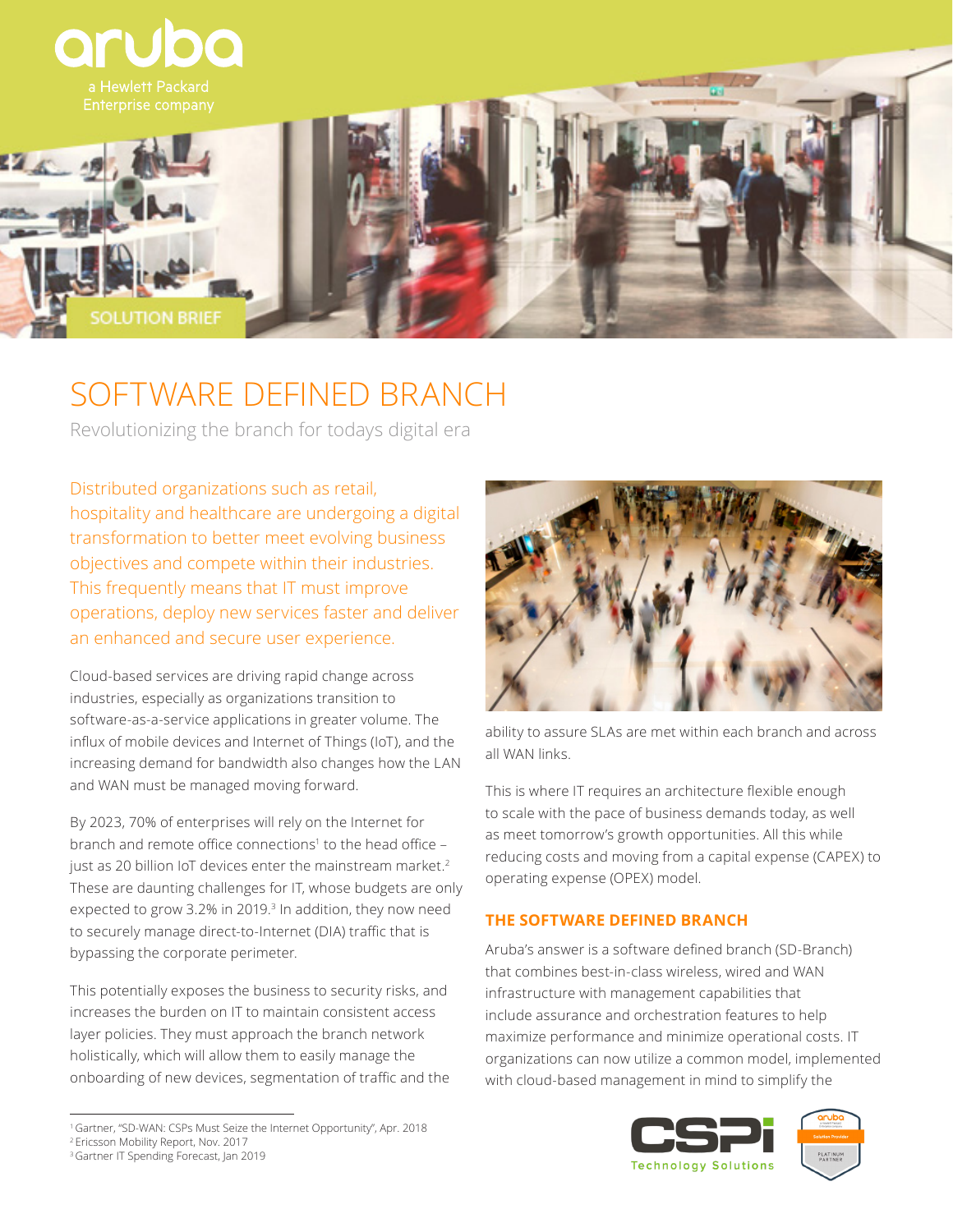deployment, configuration, and management of everything within a branch location.

Aruba Central's Cloud platform provides a single of pane of glass for wireless, wired and WAN management, enhancing IT's ability to proactively see what is happening in each branch and troubleshoot issues more easily. In turn, leveraging Aruba's extensive portfolio of security and analytics solutions provide the needed context to customize access and bandwidth policies accordingly.

## **BEST IN CLASS LAN INFRASTRUCTURE**

Aruba's industry leading wireless and wired LAN solutions and software helps IT deliver the performance and reliability required for today's mobile-first environments. Built-in features keep mobile and IoT devices connected and performing at their best regardless of type, applications being used, or connection method.

Branch Gateways allow IT to deploy and manage WAN connections, which in addition to wired and wireless management is a third and critical IT responsibility. The Aruba Branch Gateways support multiple WAN connections, software defined role based policy enforcement and the ability to easily define best paths for Internet and data center destined traffic.

Zero Touch Provisioning (ZTP) offers IT the ability to quickly and accurately configure and deploy all access infrastructure within a branch. A simple to deploy mobile app allows any non-technical employee to barcode scan an Aruba access point, switch, or SD-Branch Gateway and bring devices up, for reduced deployment timelines.



**Aruba combines best-in-class wireless and wired infrastructure and management orchestration features with cost saving SD-WAN capabilities.**

#### **THE SD-WAN GATEWAYS**

While the role of the traditional router has reliably served distributed enterprises for decades, many IT organizations are looking for a new solution that takes advantage of today's broadband connection alternatives.

The Aruba Branch Gateway offers organizations a reliable, high performance option that supports broadband, MPLS, and LTE WAN connections. From a routing standpoint, this provides IT with greater insight into the traffic flowing in and out of each branch, regardless of the uplink.



**Aruba Central dashboard for WLAN, LAN, and WAN management**

An Aruba headend gateway is needed for VPN concentrator (VPNC) termination in hub-and-spoke topologies for IPsec VPN tunnels, and in data center and campus routing scenarios. Aruba virtual gateways are deployed in public cloud infrastructures, such as an Amazon Web Services virtual private cloud (AWS VPC) or Microsoft Azure Virtual Network (VNet). These gateways serve as a virtual instance of a headend gateway to enable seamless and secure connectivity for all branch and data center locations connecting to public clouds.

## **CLOUD-MANAGED SIMPLICITY AND SCALE**

To simplify the remote management of various hardware within a branch, Aruba Central provides a single pane of glass that includes wireless, wired and WAN configuration and visibility dashboards, traffic optimization features and built-in troubleshooting tools.

Multiple levels of IT administrator privileges help distribute the workload for environments that can span multiple time zones or responsibilities within IT. It's easy to set up who can